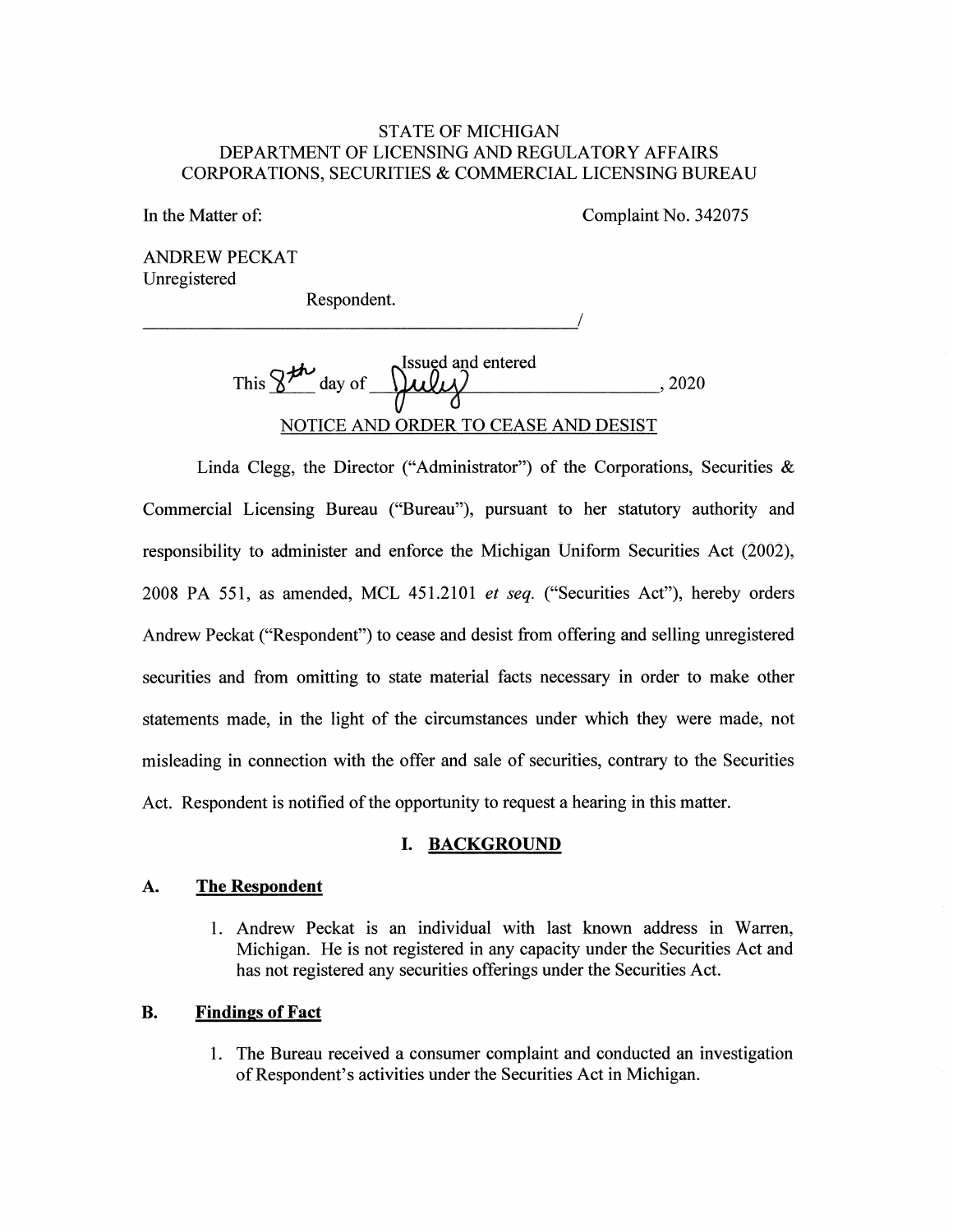- 2. The investigation developed evidence that Respondent offered and sold investment contract securities in Michigan. An Arizona investor invested approximately \$188,272 with Respondent to fund the production, release, and promotion of several songs, including the following titles: "Get it from you", "Your Lies", and "Sexy". The Arizona investor expected that Respondent's songs would create a profit through play on streaming services and through live events, with the profits to be shared among the investor, the Respondent, and other participants in the projects.
- 3. The investigation developed evidence that Respondent omitted to state material facts necessary to make other statements made not misleading in connection with the offer or sale of securities. Respondent stated that the investor would receive seven percent (7%) of the profits of a song at the outset of the relationship but thereafter asserted that he would unilaterally reduce the seven percent (7%) participation to five percent (5%). A reasonable investor might consider it important to his or her investment decision to know that an active partner in the project had the ability to unilaterally reduce the investor's percentage of participation in the investment.

# **11. RELEVANT STATUTORY PROVISIONS**

1. Section  $102c(c)$  of the Securities Act, MCL  $451.2102c(c)$ , defines "Security" in part as:

a note; stock; treasury stock; security future; bond; debenture; evidence of indebtedness; certificate of interest or participation in a profit-sharing agreement; collateral trust certificate; preorganization certificate or subscription; transferable share; investment contract; voting trust certificate; certificate of deposit for a security; fractional undivided interest in oil, gas, or other mineral rights; put, call, straddle, option, or privilege on a security, certificate of deposit, or group or index of securities, including an interest in or based on the value of that put, call, straddle, option, or privilege on that security, certificate of deposit, or group or index of securities, put, call, straddle, option, or privilege entered into on a national securities exchange relating to foreign currency, an investment in a viatical or life settlement agreement; or, in general, an interest or instrument commonly known as a "security"; or a certificate of interest or participation in, temporary or interim certificate for, receipt for, guarantee of, or warrant or right to subscribe to or purchase, any of the foregoing...

#### \*\*\*

(v) The term includes an investment in a common enterprise with the expectation of profits to be derived primarily from the efforts

**Cease** & **Desist Order Andrew Peckat Complaint No. 342075**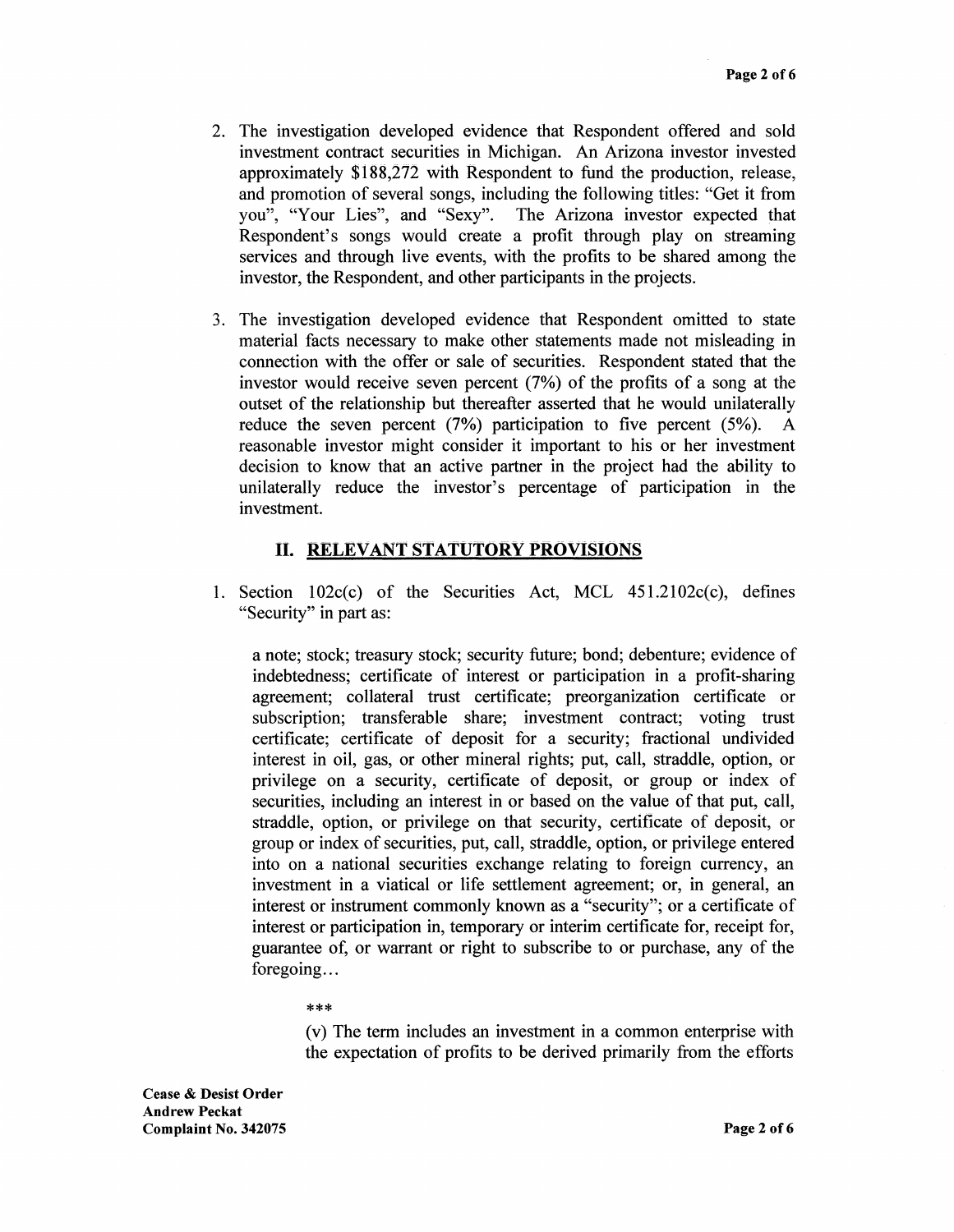of a person other than the investor. As used in this subparagraph, a "common enterprise" means an enterprise in which the fortunes of the investor are interwoven with those of either the person offering the investment, a third party, or other investors ...

2. Section 301 of the Securities Act, MCL 451.2301, states:

A person shall not offer or sell a security in this state unless 1 or more of the following are met:

(a) The security is a federal covered security.

(b) The security, transaction, or offer is exempted from registration under sections 201 to 203.

( c) The security is registered under this act.

3. Section 501 of the Securities Act, MCL 451.2501, states:

It is unlawful for a person, in connection with the offer, sale, or purchase of a security or the organization or operation of a Michigan investment market under article 4A, to directly or indirectly do any of the following:

(a) Employ a device, scheme, or artifice to defraud.

(b) Make an untrue statement of a material fact or omit to state a material fact necessary in order to make the statements made, in the light of the circumstances under which they were made, not misleading.

(c) Engage in an act, practice, or course of business that operates or would operate as a fraud or deceit on another person.

4. Section 503(1) of the Securities Act, MCL 451.2503(1), states:

In a civil action or administrative proceeding under this act, a person claiming an exemption, exception, preemption, or exclusion has the burden to prove the applicability of the exemption, exception, preemption, or exclusions.

## III. **CONCLUSIONS OF LAW**

- 1. Respondent Andrew Peckat offered and sold investment contract securities in Michigan, and has not identified a relevant exemption, exception, preemption, or exclusion from Securities Act registration requirements, contrary to section 301 of the Securities Act, MCL 451.2301.
- 2. Respondent Andrew Peckat omitted to state material facts necessary to make other statements made not misleading in connection with the offer or sale of securities when he stated that the Arizona investor would receive 7%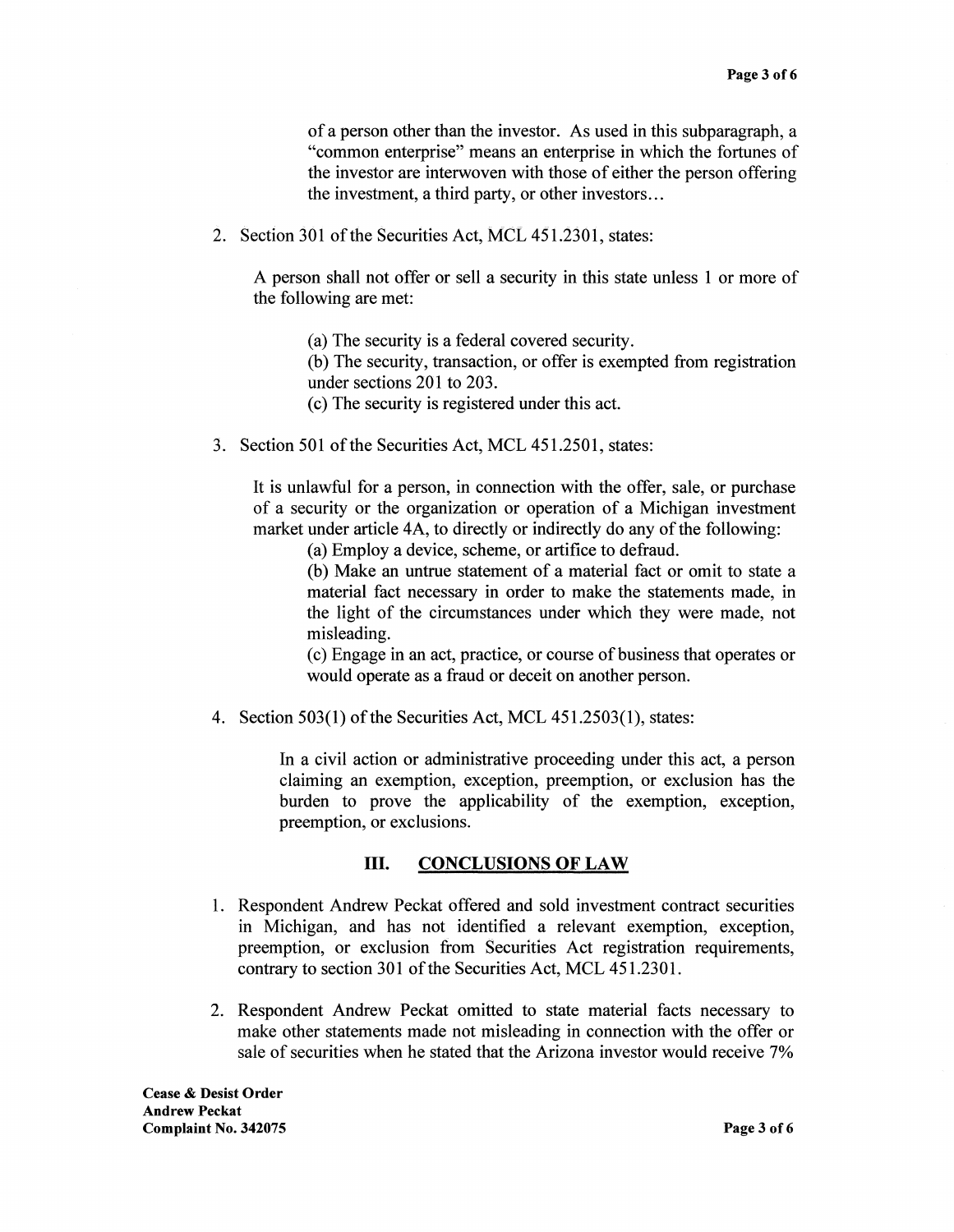of the profits of certain projects but omitted to state that Respondent would have the ability to unilaterally reduce that amount in the future. The omitted statement about the ability to reduce the investor's percentage of profits was material because a reasonable investor might consider it important to his or her investment decision, and it was omitted in connection with the offer or sale of a security, contrary to section 501(b) of the Securities Act, MCL 451.2501(b).

### **IV. ORDER**

IT IS THEREFORE ORDERED, pursuant to section 604 of the Securities Act, MCL 451.2604, that:

- A. Respondent shall immediately CEASE AND DESIST from continuing to offer or sell unregistered securities and from omitting to state material facts necessary to make other statements made not misleading in connection with the offer or sale of securities, contrary to the Securities Act.
- B. Pursuant to section 604(2) of the Securities Act, this Notice and Order to Cease and Desist is IMMEDIATELY EFFECTIVE.
- C. In her Final Order, the Administrator, under section 604(4) of the Securities Act, MCL 451.2604(4), intends to impose civil fines of \$20,000.00 against Respondent.
- D. Pursuant to section 508 of the Securities Act, MCL 451.2508, a person that willfully violates the Securities Act, or an order issued under the Securities Act, is guilty of a felony punishable by imprisonment for not more than 10 years or a fine of not more than \$500,000.00 for each violation, or both. An individual convicted of violating a rule or order under this act may be fined, but shall not be imprisoned, if the individual did not have knowledge of the rule or order.
- E. The Administrator retains the right to pursue further administrative action against Respondent under the Securities Act if the Administrator determines that such action is necessary and appropriate in the public interest, for the protection of investors and is authorized by the Securities Act.

#### **V. NOTICE OF OPPORTUNITY FOR HEARING**

Section 604 of the Securities Act, MCL 451.2604, provides that Respondent has 30 days beginning with the first day after the date of service of this Notice and Order to Cease and Desist to submit a written request to the Administrator asking that this matter be scheduled for a hearing. If the Administrator receives a written request in a timely manner, the Administrator shall schedule a hearing within 15 days after receipt of the request. The written request for a hearing must be addressed to:

**Cease** & **Desist Order Andrew Peckat Complaint No. 342075 Page 4of6**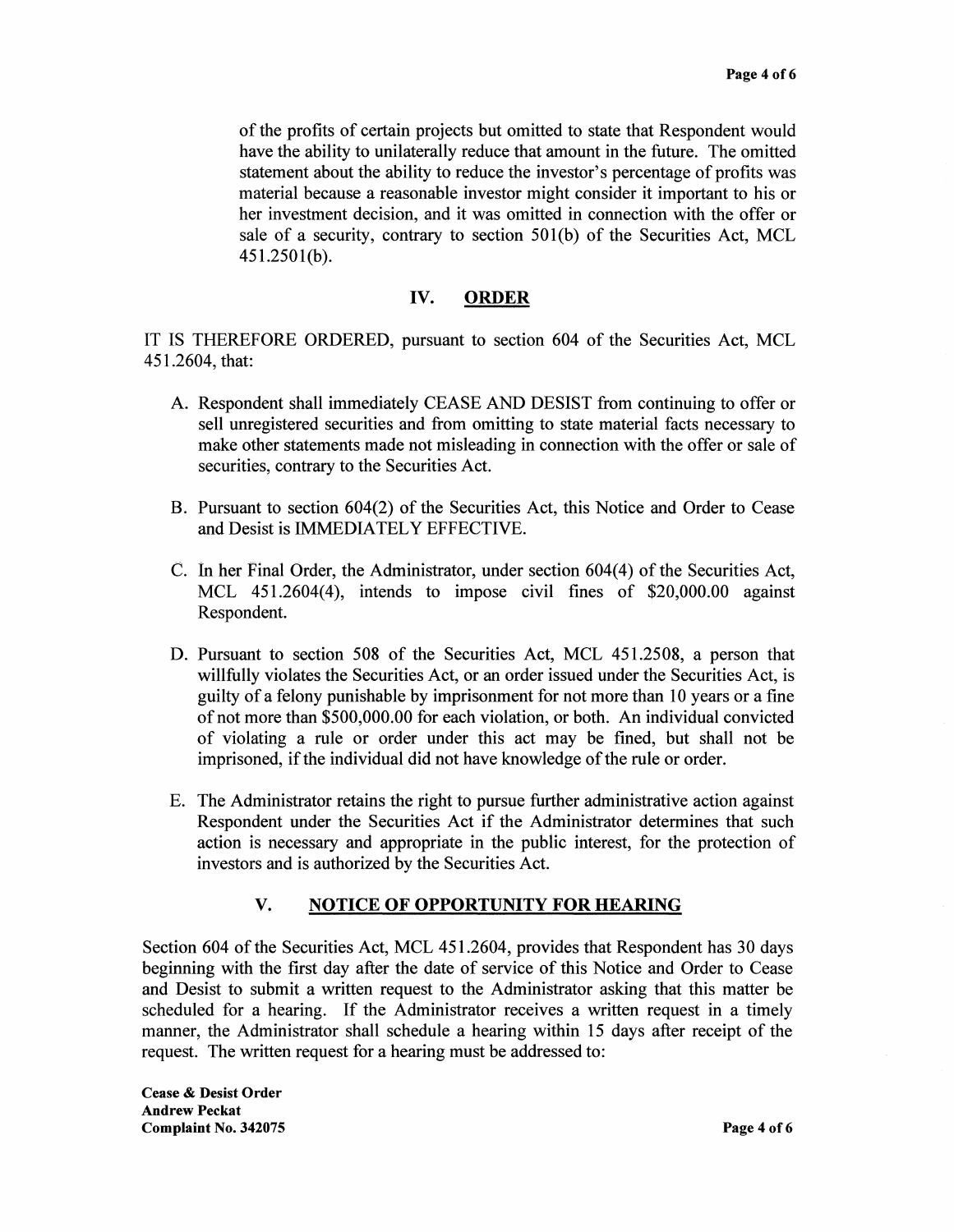Corporations, Securities & Commercial Licensing Bureau Regulatory Compliance Division P.O. Box 30018 Lansing, MI 48909

By email to: CSCL-FOIA@michigan.gov

#### **VI. ORDER FINAL ABSENT HEARING REQUEST**

A. Under section 604 of the Securities Act, MCL 451.2604, the Respondent's failure to submit a written request for a hearing to the Administrator within 30 days after the service date of this **NOTICE AND ORDER TO CEASE AND DESIST** shall result in this order becoming a **FINAL ORDER** by operation of law. The **FINAL ORDER** includes the imposition of the fines cited described in section IV.C., and the fine amounts set forth below will become due and payable to the Administrator within sixty (60) days after the date this order becomes final:

> $$20,000.00 -$  Andrew Peckat, under section 604 of the Securities Act, MCL 451.2604.

B. CIVIL FINE payments should be payable to the STATE OF MICHIGAN and contain identifying information (e.g., names and complaint numbers) and mailed to the following address:

> Corporations, Securities & Commercial Licensing Bureau Final Order Monitoring P.O. Box 30018 Lansing, MI 48909

- C. Failure to comply with the terms of this Order within the time frames specified may result in additional administrative penalties, including the summary suspension or continued suspension of all registrations held by Respondent under the Securities Act, the denial of any registration renewal, and/or the denial of any future applications for registration, until full compliance is made. Respondent may voluntarily surrender or withdraw a registration under the Securities Act; however, the surrender or withdrawal will not negate the summary suspension or continued suspension of the relevant registrations or any additional administrative proceedings if a violation of this Order or the Securities Act occurred.
- D. Failure to pay the civil fines within six (6) months after this Order becomes final may result in the referral of the civil fines to the Michigan Department of Treasury for collection action against Respondent.

**Cease** & **Desist Order Andrew Peckat Complaint No. 342075 Page 5 of6**